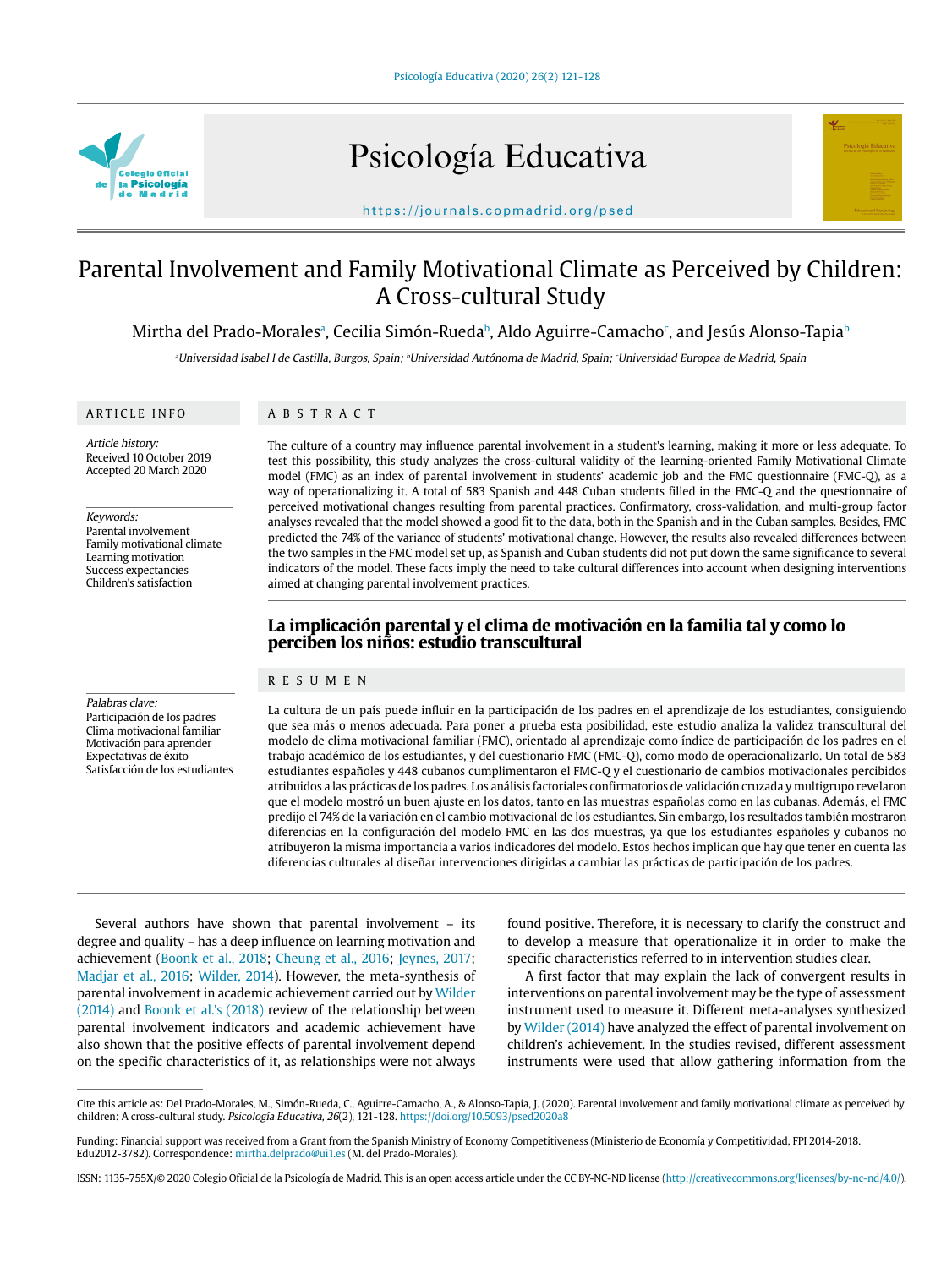point of view of teachers (Calderon, 2000), adolescents (Anderson-Butcher et al., 2013; Finley & Schwartz, 2004) or a combined sample of parents, teachers, students, and high rank educational civil servants (Fisher, 2016). However, these instruments are too general, that is, the content of each one does not include all the parents' or caregivers' behavior patterns that can affect students' motivation and achievement: parent-child communication, home supervision, tutoring learning activities at home, enforcement of rules regarding school and leisure activities, and school contact and participation. Therefore, the type of instrument used, due to its underlying model, may be one of the factors underlying the fact that not always the relationships found were positive, as it happens with "parental control" (Cheung et al., 2016).

A second factor that may be responsible for the lack of convergence of intervention results is culture. Different cultures emphasize different values (Plaut & Markus, 2005). Cross-cultural studies have found both similarities and differences in parental practices related to academic performance. For instance, studies conducted with Chinese, Latin-American, and African-American samples have shown that students are more motivated to learn when they understand their parents' messages about the value of education as a means to achieving higher social status and appreciate their parents' efforts (Buriel, 2009; Ceballo et al., 2014; Suizzo et al., 2016). However, other studies focused on socialization practices among Spanish and Anglo-Saxon families and studies carried out with Chinese students have shown that the type of socialization practices that promote academic performance differs across these cultures (Castro et al., 2015; Chen, 2015; Fuentes et al., 2015).

In order to achieve an adequate operationalization of parental involvement, Alonso-Tapia et al. (2013) developed the Family Motivational Climate questionnaire, that includes all the behavior patterns above mentioned organized in a model of parental involvement. As will be shown later, it has very good psychometric characteristics. However, given the fact that differences in culture may be responsible for differences in its structure, it was decided to test its cross-cultural validity.

#### **Theoretical Background**

Alonso-Tapia et al. (2013), based on Pomerantz et al. (2005), pointed out that there is consensus among many authors in that the three most important factors influencing parental practices related to children's learning process are: a) the emotional relationship between parents and children, b) the expectations of parents regarding their children's academic performance; and, c) the value attributed to learning (Cheung & Pomerantz, 2012; Pomerantz et al, 2005). It has been proposed that these three factors have a positive impact on the level of parental involvement in the learning process (Sin-Sze & Pomerantz, 2015) because they lead to the satisfaction of four basic needs in children: competence, autonomy, relatedness, and purposefulness.

The quality of the "emotional relationship" between parents and children may materialize in the ties that are constructed, dialogues that are propitiated, messages that are communicated, tone of voice, active listening when confronted with difficulties, and feedback and emotional support received. That is, a close emotional relationship helps children feel recognized, competent, stimulated, and autonomous, which fosters learning and achievement motivation (Jeynes, 2007).

Also, "academic expectations" of parents constitute one of the factors that are most influential on their children's achievement motivation, in accordance with a meta-analysis by Jeynes (2007). In fact, children's perceptions of their own level of competence are influenced by their parents' perceptions; these are conveyed through parental practices in the form of expectations, beliefs, and parents'

attributions regarding their children performance and results within their academic context (Rivera & Milicic, 2006).

Further, "the value that parents attribute to the learning process of children" is also a factor influencing parental practices (Cheung & Pomerantz, 2012; Pomerantz et al, 2005). If parents ascribe an intrinsic value to learning and the resulting opportunities leading to optimal development, it is likely that many of their actions will be directed at creating good learning environments for their children. This may materialize in the messages they transmit, in the creation of good study environments, in norms set at home, in the relationship with school and teachers, in the cultivation of their children's autonomy, and in the level of control they exert over their children's leisure time. However, the value parents ascribe to learning may also be reflected on their daily routines. This can set a positive example to their children by showing, for instance, sensitivity towards reading, the appreciation for culture, and the search of opportunities for informal learning and acquisition of general knowledge.

These three factors lead to the different "patterns of action" pointed out in the above cited studies on parental involvement. Theses patterns configure what Alonso-Tapia et al. (2013) called Family Motivational Climate (FMC), a concept inspired in a related one, "classroom motivational climate" (Ames, 1992). Here, the term "climate" is used because it is the "interaction" between patterns of action what contributes to the motivational orientation of students; "motivational" is used because such patterns can promote learning or performance-oriented goals; and "family" is used because such climate emerges from patterns of action within a family context. The parental patterns of action that configure FMC, in accordance with the model initially validated in Spain, are shown in Figure 1



Figure 1. Determinants and Components of the Family Motivational Climate Model.

The model shown in Figure 1 was developed on the base of previous studies. On one hand, research on the motivational value of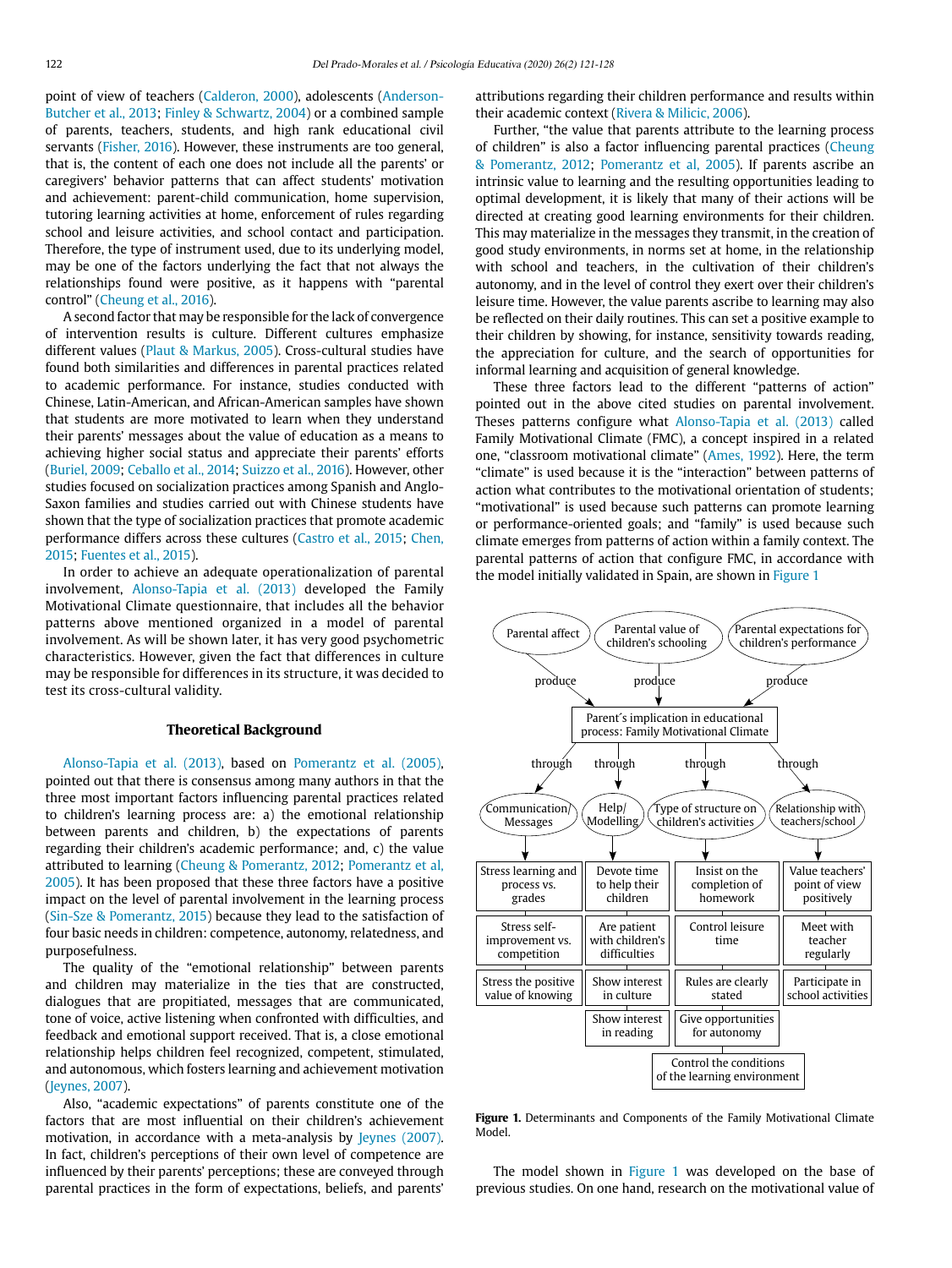| Factors                       | Variables                                                                          | Example items                                                                                                               |
|-------------------------------|------------------------------------------------------------------------------------|-----------------------------------------------------------------------------------------------------------------------------|
| <b>Messages</b>               | Parents place more emphasis on the learning<br>process than on the grades obtained | When I take exams home, the most important thing for my parents is which grade I<br>$got (-)^{1}$ .                         |
|                               | Parents insist more on personal improvement<br>than on doing better than others    | When it comes to my studies, my parents never compare me to others.                                                         |
| Help/Modeling                 | Parents find time to help with schoolwork                                          | If I don't know to do something, I don't ask my parents for help because they don't<br>have time to help me $(-)^1$ .       |
|                               | Parents are patient with their children's<br>difficulties                          | I prefer not to ask my parents for help because none of them has the patience to help<br>me $(-)^1$ .                       |
|                               | Parents show interest about culture                                                | My parents rarely go to museums, exhibitions, or places where one can learn $(-)^1$ .                                       |
|                               | Parents show interest about reading                                                | I don't see my parents read books and maybe that's why I don't read too much $(-)^1$ .                                      |
| Structure                     | Parents insist on completing the homework                                          | At home, my parents pay attention to whether I do my homework or study                                                      |
|                               | Parents control the leisure time                                                   | At home it doesn't matter if I have done my homework or not: I can watch TV, play<br>games, or do whatever I want $(-)^1$ . |
|                               | Parents establish clear norms                                                      | Rules are clear at home: I know I have to do my homework before doing anything else.                                        |
|                               | Parents foster autonomy                                                            | When I don't know to do the homework, my dad or my mom often do it for me $(-)^1$ .                                         |
|                               | Parents control that the conditions of the<br>learning environment are adequate    | At home, when I study, nobody worries about making noise, talking loudly or<br>disturbing with the TV $(-)^1$ .             |
| Relationship with<br>teachers | Parents positively value the teachers'<br>viewpoint                                | I don't see that my parents value my teachers very much $(-)^1$ .                                                           |
|                               | Parents regularly get together with teachers                                       | My parents go to meetings with teachers whenever they can.                                                                  |
|                               | Parents participate in school activities                                           | It is very important for my parents to collaborate with the school in educational<br>activities whenever they can.          |

**Table 1.** Factors and Variables Comprised in the Family Motivational Climate Model and corresponding Example items from the Family Motivational Climate Questionnaire

 $1(-)$  = Reverse-coded items.

different patterns of action in the school and family contexts provided important results. For example, in the school context it is better to make comments that take students' attention towards the process to be followed, rather than comments that may foster competition with each other, as the former strengthen the orientation to the domain (Pardo-Merino & Alonso-Tapia, 1990). For the same reason, it is better to make comments that stress the importance of learning rather than the importance of obtaining high grades (Alonso-Tapia & Pardo, 2006; Ames, 1992; Hullemann et al., 2010). In a similar way, several studies on the effect of different family socialization practices have revealed the importance of structuring the schoolwork and activities of children, of insisting that homework is completed, of establishing clear norms and good communication, and that parents set good examples (Coolahan et al., 2002; Jeynes, 2007; Pomerantz et al., 2005). In addition, there is evidence that a closer collaboration of parents with schools has positive effects (Álvarez & Martínez-González, 2016; Epstein et al., 2009). Besides, some of the metaanalyses and reviews above quoted (Boonk et al., 2018; Wilder, 2014) have shown that the type of home supervision, the way of tutoring learning activities at home, the existence or not of enforcement of rules regarding school and leisure activities, and family relation with teachers and participation in school activities influence children motivation to learn.

The model just described includes the main factors pointed out in studies of interventions of parental involvement. It was the base of the FMC model proposed and validated by Alonso-Tapia et al. (2013) in Spain. However, given the fact that differences in culture could be responsible of differences in its structure, it was decided to evaluate whether the model and the questionnaire were also valid in the Cuban cultural context. The reason for choosing this context was that the educational authorities in Cuba gave us the possibility of carrying out the study.

### **Participants**

A convenience sample of 1,031 students from two public schools in Madrid, Spain ( $n = 583$ , 282 female) and Santiago de Cuba, Cuba ( $n$ = 448, 224 female) took part in the study. All students were attending secondary school at the time of participation, and their age ranged from 12 to 17 years ( $M_{\text{spain}}$  = 14.2,  $SD_{\text{spain}}$  = 1.7;  $M_{\text{Cuba}}$  = 13.5,  $SD_{\text{Cuba}}$ = 1.7). The distribution of students in terms of school-years in the Spanish sample was 1st: 118, 2nd: 98, 3rd: 109, 4th: 108, 5th: 99, and 6th: 51, whereas the distribution in the Cuban sample was: 1st: 134, 2nd: 116, 3rd: 99, 4th: 37, 5th: 44, and 6th: 18.

**Method**

#### **Procedure**

The study was approved by the ethics committees from the Universidad Autónoma de Madrid, Spain, and the Universidad de Oriente, Cuba; also, the study protocol was approved by the school boards from the schools in Madrid and Santiago de Cuba. Informed consent was obtained from the parents of the students who took part in the study. The study was carried out outside class hours, in 50-minute sessions with groups of 30 students. The data was gathered in a way that preserved anonymity of participants.

#### **Measures**

**Family Motivational Climate Questionnaire** (FMC-Q) (Alonso-Tapia, et al., 2013). FMC-Q contains 28 items evaluating the extent to which students' learning motivation is influenced by parental practices. The 28 items are grouped into 14 variables, each with a negative and a positive item grouped in four scales (factors).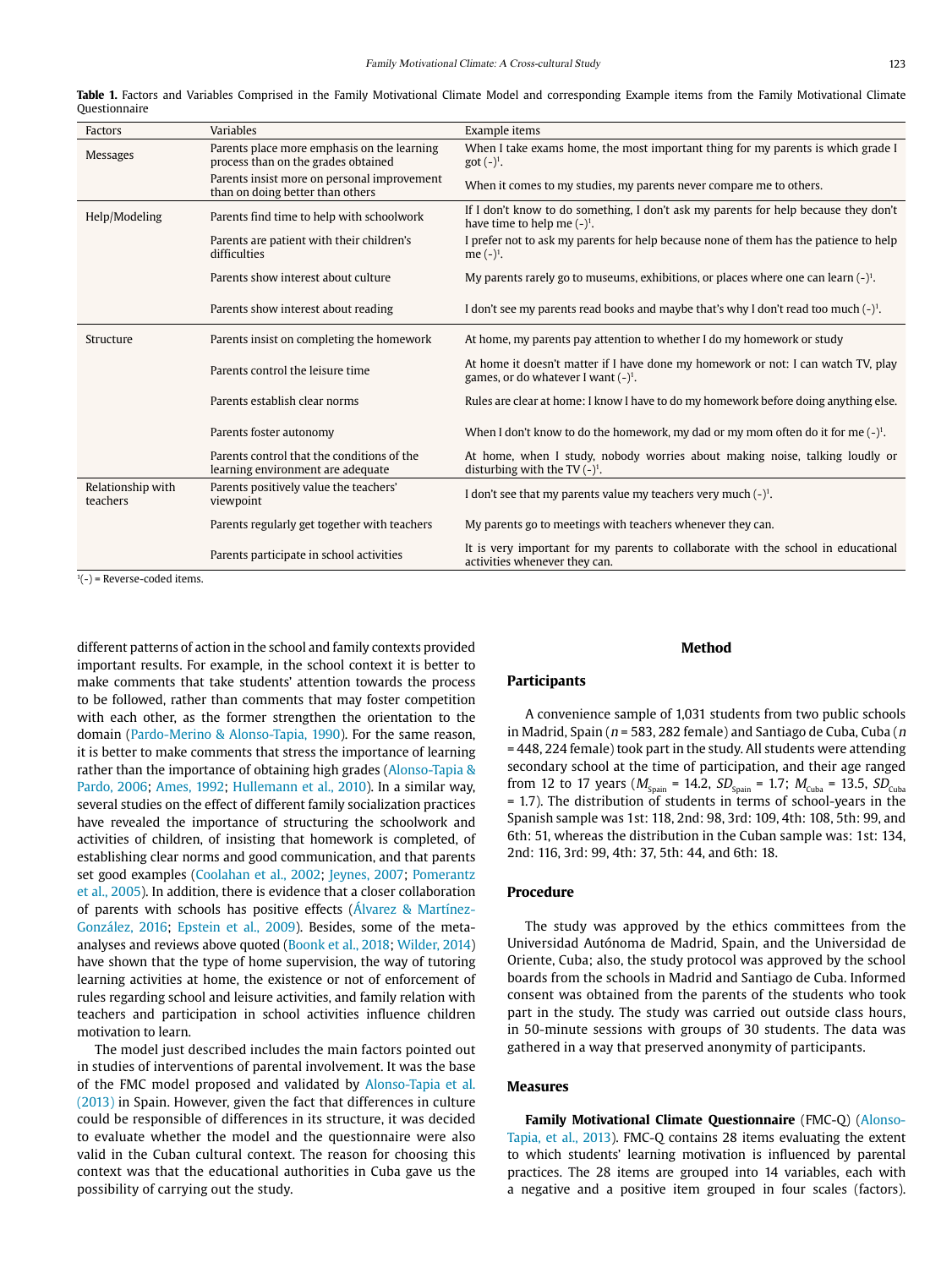| <b>Table 2.</b> Goodness-of-fit Statistics of the Confirmatory Factor Analyses (CFA 1-5) and Path-analysis with Latent Variables (PALV) |  |  |  |
|-----------------------------------------------------------------------------------------------------------------------------------------|--|--|--|
|-----------------------------------------------------------------------------------------------------------------------------------------|--|--|--|

| Analyses                                   | $\chi^2$ | df  | $\boldsymbol{p}$ | $\chi^2$ df | GFI              | <b>IFI</b> | <b>TLI</b> | <b>CFI</b> | <b>RMSEA</b> | <b>SRMR</b> |
|--------------------------------------------|----------|-----|------------------|-------------|------------------|------------|------------|------------|--------------|-------------|
|                                            |          |     |                  |             | Spanish students |            |            |            |              |             |
| CFA-1 ( $n = 300$ )<br>Base model          | 167.26   | 73  | > .001           | 2.29        | .92              | .89        | .86        | .88        | .07          | .07         |
| $CFA-2 (n = 300, 283)$<br>Cross-validation | 386.24   | 178 | > .001           | 2.17        | .91              | .88        | .88        | .88        | .05          | .07         |
|                                            |          |     |                  |             | Cuban students   |            |            |            |              |             |
| $CFA-3 (n = 220)$<br>Base model            | 107.48   | 75  | .008             | 1.43        | .93              | .91        | .89        | .91        | .04          | .05         |
| $CFA-4(n = 220, 228)$<br>Cross-validation  | 283.24   | 180 | > .001           | 1.69        | .93              | .88        | .88        | .88        | .04          | .06         |
| Spanish/Cuban students                     |          |     |                  |             |                  |            |            |            |              |             |
| CFA-5 ( $n = 448, 583$ )<br>Multi-group    | 469.91   | 150 | > .001           | 3.13        | .94              | .88        | .85        | .88        | .04          | .06         |
| Combined sample Spain-Cuba                 |          |     |                  |             |                  |            |            |            |              |             |
| PALV ( $n = 1,031$ )                       | 763.99   | 166 | > .001           | 4.60        | .93              | .92        | .91        | .92        | .06          | .05         |

Students' responses are provided using a 5-point Likert scale ranging from 1 (completely agree) to 5 (completely disagree). The internal consistency (Cronbach's  $\alpha$ ) in the original study was .85. Table 1 contains an example of items comprising of each variable, as well as the variables loading each of the factors of the FMC model.

**Questionnaire of Perceived Motivational Ahanges Attributed to Parental Practices.** (Alonso-Tapia et al., 2013). This questionnaire, developed in the same study as the FMC model, assesses changes that children attribute to parental practices. The internal consistency of the six scales comprised in this questionnaire obtained in the original study was: resilience (RS) ( $\alpha$  = .57), perceived ability (PAB) ( $\alpha$  = .80), learning effort (EFF) ( $\alpha$  = .76), interest (INT) ( $\alpha$  = .80), success expectancies (SE) ( $\alpha$  = .79), and satisfaction (SAT) ( $\alpha$  = .64).

#### **Data Analysis**

**Factor analysis.** The Spanish and Cuban samples were randomly divided into two subsamples to carry out some of the factor analyses. Overall, five confirmatory factor analyses (CFA) were performed to determine whether the data obtained with the FMC-Q showed a good fit to the FMC theoretical model. Two analyses were initially carried out to replicate the original analyses within the Spanish sample (Alonso-Tapia et al., 2013). The first analysis (CFA1) was carried out with the data from the first subsample of Spanish students. Then, a multigroup analysis (CFA2) was performed using the two subsamples of Spanish students to determine the crossed-validity of FMC-Q. The same analyses (CFA3 and CFA4) were conducted with the Cuban sample to examine whether the model showed a good fit within the Cuban context. Last, a multi-group analysis by country was carried out in order to verify if there were differences between the Spanish and Cuban students. These analyses were performed using the statistical software AMOS-22 and the method of maximum verisimilitude. The model fit was assessed using absolute fit indices  $(\chi^2, \chi^2/df, GFI, SRMR)$ , relative fit indices (IFI), and non-centrality fit indices (i.e., CFI, RMSEA), as well as the criteria of acceptance/ rejection proposed by Hair et al. (2010) (i.e.,  $\gamma^2/df < 5$ , GFI, IFI, and CFI > .90, RMSEA < .08). Finally, the Z statistic proposed by Clogg et al. (1995) was used to analyze the slope differences between the samples from Spain and Cuba.

**Reliability.** McDonald's (1999) ω coefficient was used to calculate the internal consistency of each scale.

**Path analysis with latent variables.** As a first step to determine FMC-Q predictive validity, a path analysis with latent variables was carried out combining the Spanish and Cuban samples. Here, FMC-Q was used as the latent predictive variable and the changes in resilience, perceived ability, effort, interest, success expectancies, and satisfaction were used as outcome variables.

#### **Results**

#### **Factor Analyses of Data from Spanish Students**

**Confirmatory factor analysis** (CFA-1). Table 2 shows the fit indices of the proposed model (CFA-1) and Figure 2 shows the standardized parameters corresponding to the confirmatory model in the Spanish sample. All estimated weights ( $\lambda$ ) were significant ( $p < .001$ ). Even though the  $\chi^2$  statistic may have reached significance due to the large size of the sample (Hair et al., 2010), the quotient  $\chi^2/df = 2.29 < 5$ , as well as indices GFI = .92 >.90 and RMSEA = .07 < .08 were clearly located within the confidence limits, which resulted in acceptance of the model. Other two indexes, IFI = .89 and CFI = .88 were just below the limit of standard significance levels (> 90), and for this reason the analysis of crossed validation (CFA-2) was performed.



**Figure 2** Family Motivational Climate Questionnaire. Confirmatory Factor Analysis with Spanish Students (CFA-1).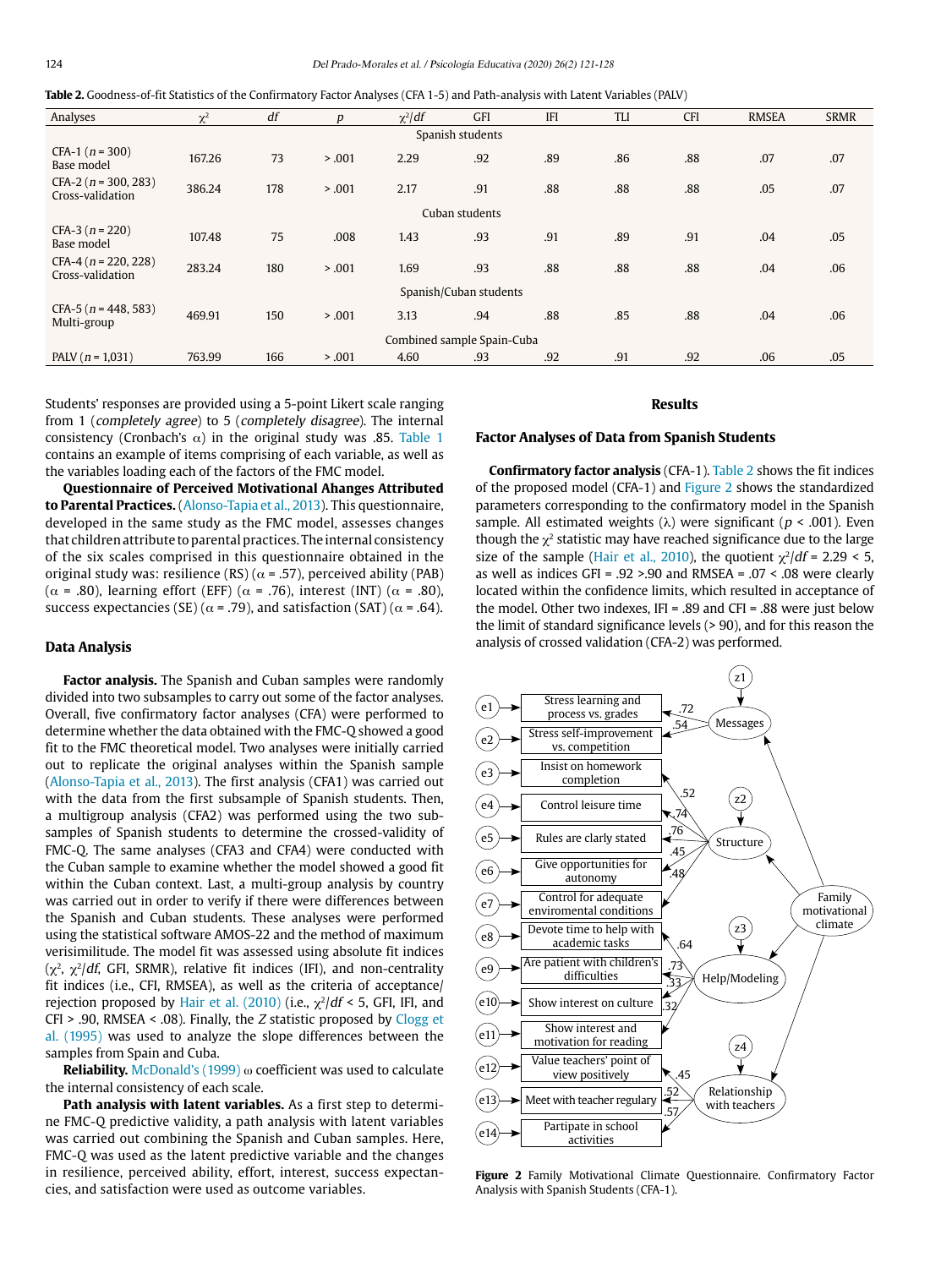**Crossed validation: Multi-group analysis with the Spanish subsamples** (CFA-2). Fit indices fell within the confidence limits (Table 2, CFA-2), and the model parameters shown in Table 3 revealed that model fit did not decrease significantly even if restrictions were imposed in measurement weights, structural weights, structural covariances, structural residuals, and measurement residuals.

**Table 3.** CFA-2: Cross-validation of the Model through a Multi-group Analysis with the Subsamples of Spanish Students. Differences in  $\chi^2$  in the Comparison of Models with Equality Constraints vs. the Model without Equality Constraints of Parameters

| Analysis    | Model                  | df | $\mathcal{V}^2$ |     |
|-------------|------------------------|----|-----------------|-----|
|             | Measurement weights    | 10 | 2.99            | .98 |
| $CFA-2: CV$ | Structural weights     | 13 | 6.52            | .93 |
|             | Structural covariances | 14 | 7.04            | .93 |
|             | Structural residuals   | 18 | 11.43           | .88 |
|             | Measurement residuals  | 32 | 30.25           | .56 |

#### **Factor Analyses of Data from Cuban Students**

**Confirmatory factor analysis** (CFA-3). Figure 3 shows the standardized coefficients of the confirmatory model in the Cuban subsample. As in the Spanish subsample, the estimated coefficients were significant. The results of this analysis are shown in Table 2 (CFA-3). The absolute fit indices ( $\chi^2/df = 1.43 < 5$ , GFI = . 93 > .90), relative (IFI =  $.91 > .90$ ), and non-centralized (CFI =  $.91 > .90$  and RMSEA = . 04 < .5) fell within the confidence limits commonly used to accept or reject the model.



**Figure 3.** Family Motivational Climate Questionnaire. Confirmatory Factor Analysis with Cuban Students (CFA-3).

**Crossed validation: multi-group analysis with Cuban subsample**  (CFA-4). A multigroup analysis with the two Cuban subsamples (Table 2, CFA-4) was carried out to validate the initial results. The results showed a good fit across several indicators (i.e.,  $\chi^2/df$ , GFI, RMSEA, and SRMR), whereas in others (i.e., IFI, TLI, CFI) fit indexes fell slightly below standard levels of significance. Nonetheless, the comparison between groups showed that adjustment did not decrease even if equality constraints were imposed on the measurement weights, structural weights, the structural covariances, structural residuals, and measurement residuals (Table 4, CFA-4). Therefore, it was concluded that the model was well estimated.

**Table 4.** CFA-4 Cross Validation (CV) of the Model through Multi-group aAnalysis with the two Samples of Cuban Students. Differences in  $\chi^2$  in the Comparison of Models with Equality Constraints vs. the Model without Equality Constraints of Parameters

| Analysis  | Model                  | df | $\gamma^2$ |     |
|-----------|------------------------|----|------------|-----|
|           | Measurement weights    | 10 | 12.24      | .27 |
| CFA-4: CV | Structural weights     | 13 | 14.25      | .36 |
|           | Structural covariances | 14 | 14.80      | .39 |
|           | Structural residuals   | 16 | 16.81      | .39 |
|           | Measurement residuals  | 30 | 28.82      | .52 |

#### **Multi-group Analysis of Spanish and Cuban Samples**

The results of the comparison between the Spanish and Cuban students, carried out using multi-group confirmatory factor analysis, is presented in Table 2 (CFA-5 MG). As can be seen,  $\chi^2/df$ , GFI, RMSEA and SRMR showed a good fit, although the rest of the indices (i.e., IFI, TLI, IFC) were slightly below the standard significance levels. In this case, the comparison between groups showed that the adjustment changed if equality constraints were imposed on the different parameters (Table 5, CFA-4). Therefore, the significance of the differences between parameters was evaluated using the Clogg et al.'s (1995) Z test to determine the factors in which there were significant differences between the two groups. The results of this analysis (Table  $6$ ) showed that there were significant differences between three variables: the autonomy parents give to their children in performing school activities  $(Z = 3.01)$ , parents' interest in reading  $(Z = 2.28)$ , and parents' control of the environmental conditions where children study  $(Z = 2.20)$ . In all cases where significant differences were obtained, the weights were higher in the Cuban sample.

**Table 5.** CFA-5 Cross Validation (CV) of the Model through Multi-group Analysis with the two Samples of Spanish and Cuban Students. Differences in  $\chi^2$  in the Comparison of Models with Equality Constraints vs. the Model without Equality Constraints of Parameters

| Analysis    | Model                  | df | $\chi^2$ | n   |
|-------------|------------------------|----|----------|-----|
|             | Measurement weights    | 10 | 25.13    | .00 |
|             | Structural weights     | 13 | 43.03    | .00 |
| $CFA-5: CV$ | Structural covariances | 14 | 64.35    | .00 |
|             | Structural residuals   | 16 | 92.70    | .00 |
|             | Measurement residuals  | 30 | 220.03   | .00 |

#### **Reliability Analysis**

McDonald's (1999) ω coefficients were calculated for all scales of the FMC-Q (Table 7). The results showed that all  $\omega$  coefficients reached acceptable levels of significance in both the Spanish and Cuban samples.

#### **Path Analysis with Latent Variables**

The results of the path analysis with latent variables are shown in Figure 4, and the fit indices are presented in Table 2. Similarly to the previous analyzes,  $\chi^2$  index was significant, and even though this may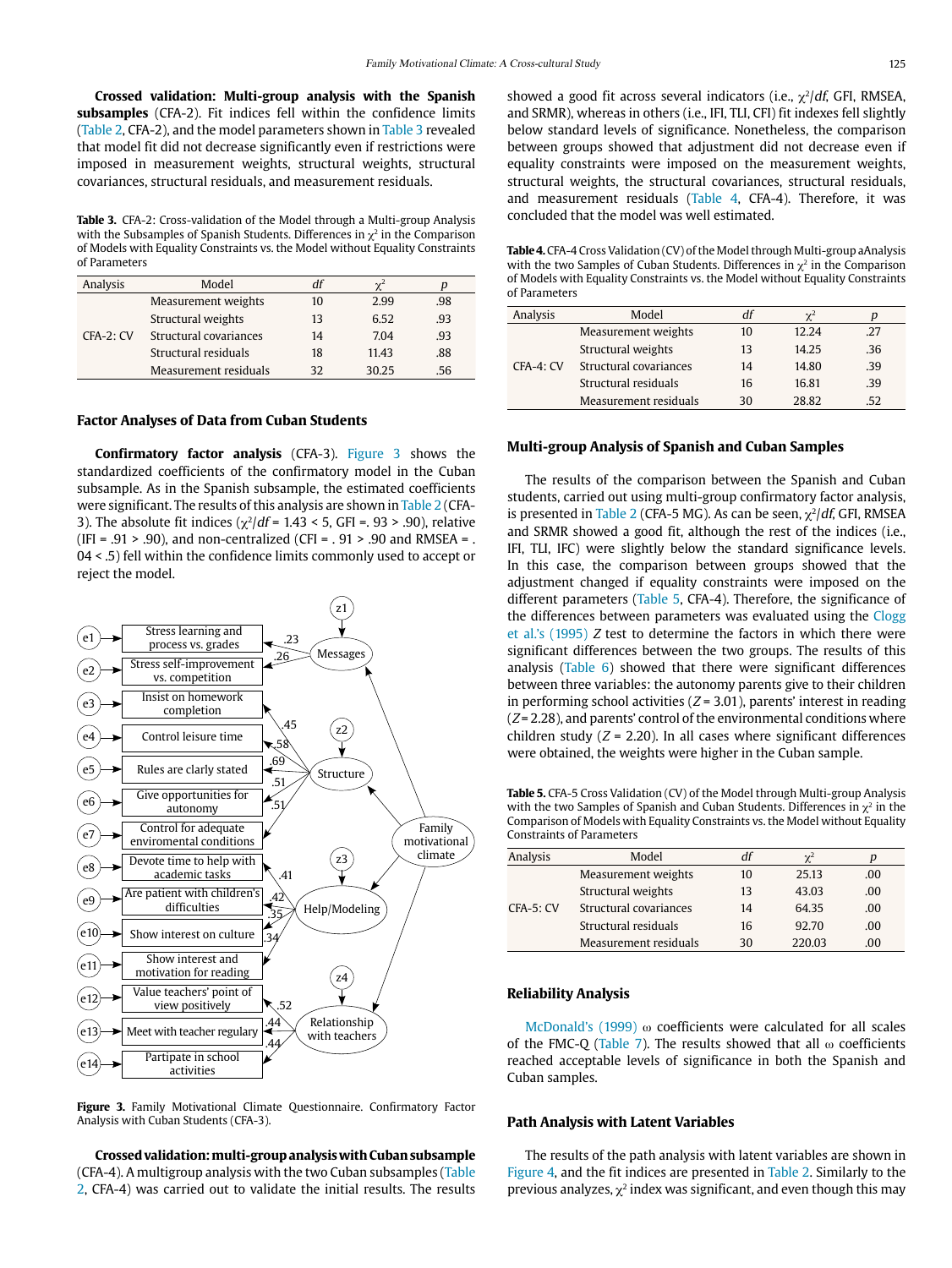| Table 6. Analysis of Differences in Non-tandardized Regression Weights in the Scales of the Family Motivational Climate Ouestionnaire between Spanish and Cuban |  |  |
|-----------------------------------------------------------------------------------------------------------------------------------------------------------------|--|--|
| Students                                                                                                                                                        |  |  |

| <b>Factors and Scales</b>                        | Spain $B$ | Spain SD | Cuba $B$ | Cuba SD | C <sub>logg</sub> Z  |
|--------------------------------------------------|-----------|----------|----------|---------|----------------------|
| Importance of parental messages                  | 1.00      |          | 1.00     |         | 0.00                 |
| Emphasis on learning vs. emphasis on grades      | 1.00      |          | 1.00     |         | 0.00                 |
| Emphasis on self-improvement vs. competition     | 0.89      | 0.14     | 1.29     | 0.43    | 0.88                 |
| Importance of the parents' help and example      | 1.50      | 0.19     | 1.89     | 0.49    | 0.74                 |
| Parents make time to help with schoolwork        | 1.00      |          | 1.00     |         | 0.00                 |
| Parents are patient with children's difficulties | 1.25      | 0.10     | 1.00     | 0.18    | $-1.35$              |
| Parents show interest for culture                | 0.64      | 0.09     | 0.83     | 0.21    | 0.90                 |
| Parents show interest and motivation to read     | 0.71      | 0.09     | 1.25     | 0.22    | 2.28"                |
| Importance of structure and establishing norms   | 0.95      | 0.14     | 1.64     | 0.43    | 1.54                 |
| Parents' insistence in homework completion       | 1.00      |          | 1.00     |         | 0.00                 |
| Parents' control of leisure time                 | 1.68      | 0.15     | 1.83     | 0.23    | 0.62                 |
| Parents' establishment of clear norms            | 1.55      | 0.13     | 1.73     | 0.21    | 0.79                 |
| Promotion of autonomy, rather than dependence    | 0.65      | 0.08     | 1.12     | 0.15    | $3.01$ "             |
| Control of study environmental conditions        | 0.89      | 0.11     | 1.31     | 0.18    | $2.20$ <sup>**</sup> |
| Importance of the relationship parents-teachers  | 0.94      | 0.14     | 1.82     | 0.47    | 1.82                 |
| Positive regard of teachers' opinions            | 1.00      |          | 1.00     |         | 0.00                 |
| Regular meetings with teachers                   | 1.27      | 0.16     | 1.11     | 0.17    | $-0.83$              |
| Participation in school activities               | 1.41      | 0.17     | 1.19     | 0.16    | $-1.17$              |

 $*$  $p$  < .01.

have been due to the large size of the sample, the rest of the indices fell within the confidence limits, which resulted in the acceptance of the model. It is worth noting that the FMC model predicted 73.96% of the explained variance in the students' motivational change attributed to parental practices.

**Table 7.** FMC-Q reliability analyses (ω of McDonald) on the Spanish and Cuban samples.

|                  | <b>FMC</b> | Messages | Structure/<br>limits | $/$ Help $/$ modeling | Relationship<br>parents-<br>teachers |
|------------------|------------|----------|----------------------|-----------------------|--------------------------------------|
| Spanish students | .98        | .92      | .97                  | .91                   | .95                                  |
| Cuban students   | .99        | .86      | .98                  | .93                   | .83                                  |

#### **Discussion**

The objective of the present study was to investigate the extent to which the FMC theoretical model developed in Spain by Alonso-Tapia et al. (2013) as an index of parental involvement was valid in the Cuban context. The results showed that the cross-cultural validation within the Cuban context was successful, as data showed a good feet to the model. Nonetheless, the results also revealed cultural differences in terms of configuration of the FMC model.

First, the results supported the structural validity of the theoretical model underlying the FMC-Q in both cultures. The four dimensions assessed by the FMC-Q significantly contributed to the good fit of the model. Messages conveyed by parents to their children define communication styles that promote a learning-oriented FMC, as long as these messages encourage self-improvement over competition and emphasize the learning process rather than the grades obtained. Likewise, daily family routines can contribute to the emergence of a learning-oriented FMC by: a) providing adolescents with opportunities to learn in an autonomous way during their leisure time and structure for their study at home, b) instilling in children, from the example set by parents, interest in learning new things, reading, and enjoying culture in general and, c) valuing and trusting the education that teachers and school offer to students. The importance of the parental behavioral patterns just mentioned, included in the FMC-Q, had been pointed out in different studies of parental involvement (Cheung & Pomerantz, 2012; Finley & Schwartz, 2004; Pomerantz et al., 2005, 2007). Therefore, the FMC-Q seems to be a good way of assessing all of them in an integrated way, as they do not act in an isolated way.

Second, predictive validity analyses supported the expected results. CMF-Q predicted 70.50% (Spanish sample) and 88% (Cuban sample) of the variance in the scores indicating changes that students attributed to parental practices. In the same way that in the original study, both Spanish and Cuban students reported that learning-oriented parental practices had a positive impact on their interest and effort to learn, on their sense of competence, on their success expectations, and on their resilience level. In addition, learning-oriented parental practices increased the level of of children with their parents. However, no other studies, as far as we know, have analyzed the specific relations between FMC-Q factors and interest, sense of competence, success expectations, resilience, and satisfaction with parents. Nevertheless, positive relations found in this study are in line with positive relations between parental involvement and motivation found in involvement literature (Boonk et al., 2018; Cheung & Pomerantz, 2012; Finley & Schwartz, 2004; Pomerantz et al., 2005; Pomerantz et al., 2007; Wilder, 2014).

Third, even though the model was equally valid in both cultures, the results revealed differences between Spanish and Cuban students in terms of the pattern of parental practices considered to increase their motivation to learn. Cuban students, to a greater extent than Spanish students, considered important that their parents encourage them to have more autonomy, ensure that study environments were appropriate to carry out school activities, and that parents set an example in terms of showing interest in reading. Differences in the expression of these factors have also been found in previous studies carried out within Asian, Latino-American, and Afro-American contexts (Buriel, 2009; Ceballo et al., 2014; Suizzo et al., 2016), which highlights the relevance of cultural context for parental practices.

Fourth, some authors consider autonomy and parental control as factors whose effects on learning motivation are opposite (Cheung et al., 2016). According to this view, autonomy has a positive influence on learning motivation by increasing self-confidence and leading students to follow their own initiative, whereas parental control may be perceived as an imposition to meet parental demands, which may have a negative effect on learning motivation. However, it is worth noting that according to our results both factors promote a learningoriented FMC in Spain and Cuba. In this study however, parental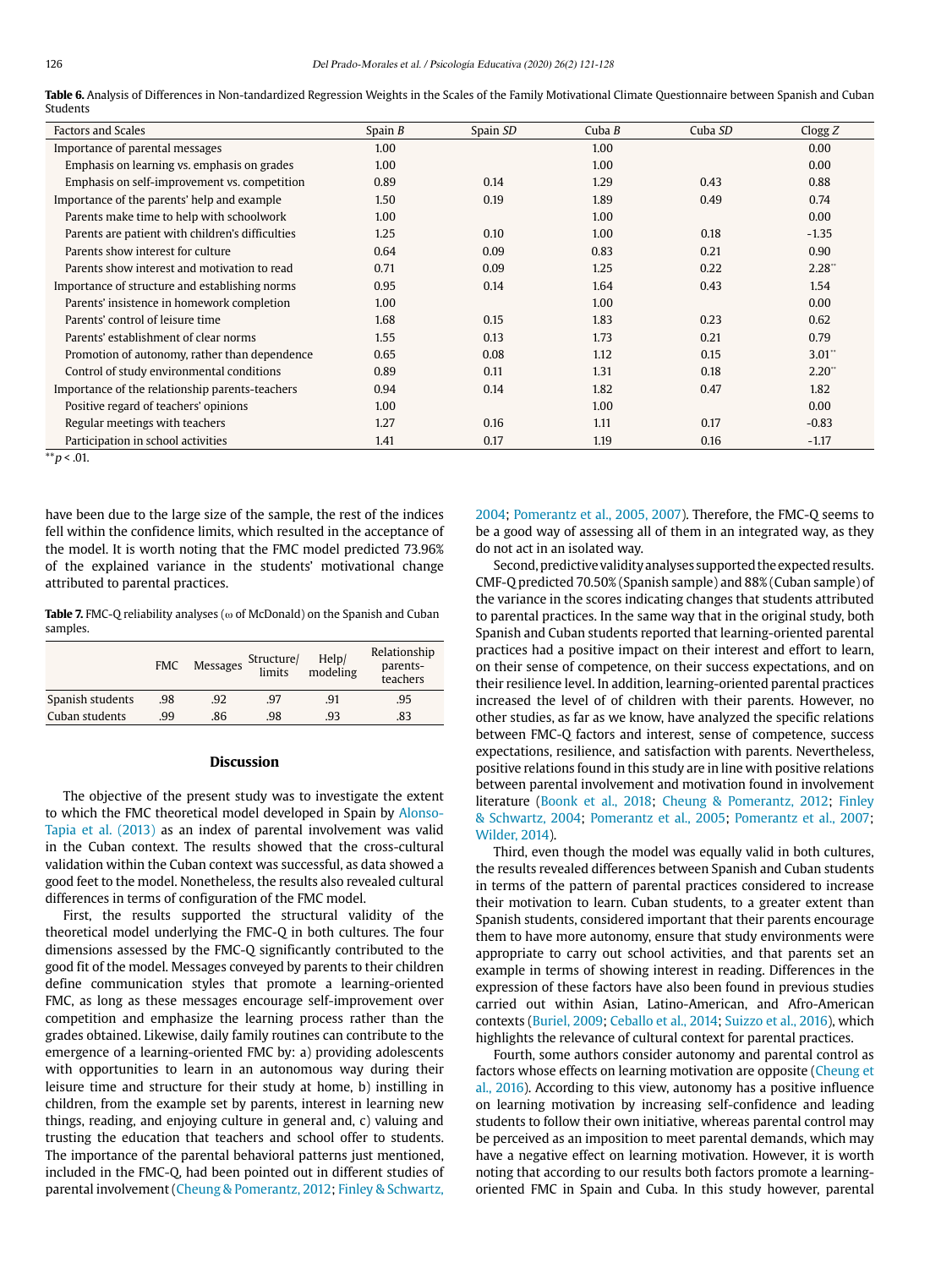

**Figure 4.** Students' Perceived Changes in Motivation and Satisfaction Attributed to Parental Practices. Combined Spanish and Cuban Samples.

control was not operationalized as synonym of imposition, but rather as supervision of school activities and presence of family structure (see Table 1). With the provision of supervision and family structure, the students' exercise of autonomy may have had a stronger positive impact on learning than when such characteristics are lacking. Nonetheless, autonomy and control of school activities at home were two of the factors (along with interest for reading) perceived differently by Spanish and Cuban students. Even though both factors were positively valued, the value ascribed by Cuban students was significantly higher than that ascribed by Spanish students.

These findings have an important theoretical implication. They underlie the adequacy of using FMC-Q as a way of operationalising parental involvement in student academic activities, as it includes all main factors pointed out in the literature, and show that the structure identified by Alonso-Tapia et al (2013) is also valid at least for two countries with different cultures. However, as the study of Pomerantz et al. (2007) suggest, the factors assessed through the FMC do not include other conditions than can moderate their effect, as parental involvement may by better for some children than for others. Therefore, the conditions moderating the effect of FMC should be dealt with in new studies.

In terms of practical implications, the FMC model can serve as a guide for implementing psychoeducational interventions aimed at increasing a learning-oriented FMC. As suggested by the results of predictive validity analyses, it is expected that students' interest, motivation, and performance will improve to the extent that parents gain awareness of implications of acting in accordance with a learningoriented FMC, and behave in consequence. Nonetheless, according to our results, interventions must be sensitive to cultural differences.

Findings of the present study should be interpreted in light of some limitations. First, the effect of parental involvement manifest in FMC was not evaluated in relation to academic performance. Second, parents' educational level was not assessed. It might have

influenced parental involvement. Third, cross-cultural validation of FMC was carried out from the perspective of students only. Therefore, future studies should also evaluate the validity of this model from parents' perspective and identify potential differences when compared with students' perspective.

#### **Conflict of Interest**

The authors of this article declare no conflict of interest.

#### **Acknowledgments**

The authors thank Professors Maritza Morales Sánchez, Yolanda Mercerón, Mayra del Toro, Clara Suárez and Heidy Rodríguez Marzo, from Universidad de Oriente, Santiago de Cuba, for their collaboration in this research.

#### **References**

- Alonso-Tapia, J., & Pardo, A. (2006). Assessment of learning environment motivational quality from the point of view of secondary and high school learners. Learning and Instruction, 16, 1-15. [https://doi.](https://doi.org/10.1016/j.learninstruc.2006.07.002) [org/10.1016/j.learninstruc.2006.07.002](https://doi.org/10.1016/j.learninstruc.2006.07.002)
- Alonso-Tapia, J., Simón, C., & Asensio, F. A. (2013). Development and validation of the Family Motivational Climate Questionnaire (FMC-Q). Psicothema, 25(2), 266-274.<https://doi.org/10.7334/psicothema2012.218>
- Álvarez, B. L., & Martínez-González, R. A. (2016). Family-school partnerships as a measure to prevent school failure and the risk of dropping out in adolescents. Revista Latinoamericana de Educación Inclusiva, 10(1), 175-192. https://doi.org/10.4067/S0718-73782016000100009
- Ames, C. (1992). Achievement goals and the classroom motivational climate. In D. H. Schunk & J. L. Meece (Eds.), Students' perceptions in the classroom (pp. 327-348). Erlbaum.
- Anderson-Butcher, D., Amorose, A. J., Iachini, A., & Ball, A. (2013). Community and youth collaborative ınstitute school experience surveys. College of Social Work, The Ohio State University. Columbus, OH.